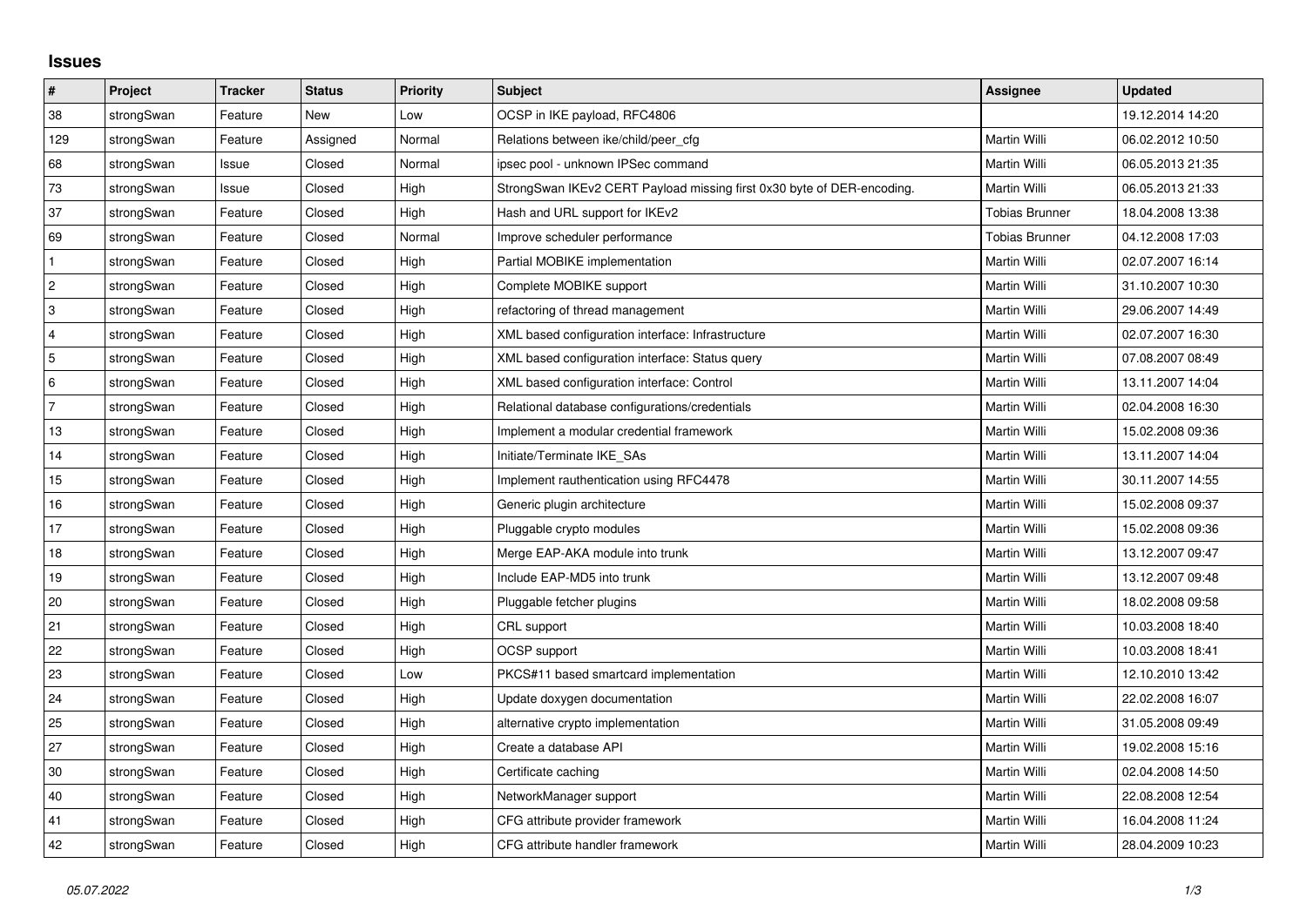| $\vert$ # | Project    | <b>Tracker</b> | <b>Status</b> | <b>Priority</b> | <b>Subject</b>                                                              | <b>Assignee</b>       | <b>Updated</b>   |
|-----------|------------|----------------|---------------|-----------------|-----------------------------------------------------------------------------|-----------------------|------------------|
| 46        | strongSwan | Feature        | Closed        | High            | DNS resolving for hosts in ike_cfg                                          | Martin Willi          | 09.06.2008 09:34 |
| 47        | strongSwan | Feature        | Closed        | High            | <b>RNG API</b>                                                              | <b>Martin Willi</b>   | 16.04.2008 11:27 |
| 48        | strongSwan | Feature        | Closed        | High            | Parallel trustchain verification                                            | Martin Willi          | 16.04.2008 11:33 |
| 54        | strongSwan | Feature        | Closed        | High            | <b>EAP-Identity Server functionality</b>                                    | Martin Willi          | 22.08.2008 12:55 |
| 59        | strongSwan | Feature        | Closed        | High            | Add additinal signal dependent parameter to bus                             | Martin Willi          | 29.07.2008 11:04 |
| 60        | strongSwan | Feature        | Closed        | High            | Implement draft-sheffer-ikev2-gtc-00 with PAM password verification         | Martin Willi          | 22.08.2008 12:59 |
| 67        | strongSwan | Feature        | Closed        | Normal          | Implement DH groups 22-24                                                   | Martin Willi          | 19.04.2010 14:51 |
| 76        | strongSwan | Feature        | Closed        | Normal          | crypto test framework                                                       | Martin Willi          | 12.06.2009 11:31 |
| 78        | strongSwan | Feature        | Closed        | Normal          | Integrity tester for libstrongswan and all plugins.                         | Martin Willi          | 27.06.2009 16:19 |
| 100       | strongSwan | Feature        | Closed        | Normal          | Derive traffic selectors from authentication process                        | Martin Willi          | 23.07.2010 16:53 |
| 128       | strongSwan | Feature        | Closed        | Normal          | Plugin dependencies                                                         | Martin Willi          | 06.02.2012 10:51 |
| 57        | strongSwan | Feature        | Closed        | Normal          | new pluto connection option: verify_identifier                              | Andreas Steffen       | 25.07.2013 10:07 |
| 52        | strongSwan | Bug            | Closed        | High            | Migrate ESP sequence number in update_sa                                    | <b>Tobias Brunner</b> | 25.06.2008 08:40 |
| 8         | strongSwan | Bug            | Closed        | Urgent          | MOBIKE selects disappearing IPv6 address                                    | Martin Willi          | 05.07.2007 09:03 |
| 10        | strongSwan | Bug            | Closed        | High            | distribution cannot be built because logout.cs template is missing in trunk | Martin Willi          | 18.09.2007 07:43 |
| 11        | strongSwan | <b>Bug</b>     | Closed        | High            | Show IKE_SA status overview                                                 | Martin Willi          | 31.10.2007 10:29 |
| 12        | strongSwan | <b>Bug</b>     | Closed        | Immediate       | Fix build on uClibc                                                         | <b>Martin Willi</b>   | 31.10.2007 10:34 |
| 26        | strongSwan | Bug            | Closed        | High            | Port all tools to new crypto/credential APIs                                | Martin Willi          | 21.03.2008 18:04 |
| 31        | strongSwan | <b>Bug</b>     | Closed        | High            | ikev2/rw-eap-aka-rsa scenario fails                                         | Martin Willi          | 19.03.2008 15:25 |
| 32        | strongSwan | Bug            | Closed        | High            | ikev2/rw-no-idr scenario fails                                              | Martin Willi          | 19.03.2008 11:13 |
| 33        | strongSwan | <b>Bug</b>     | Closed        | High            | ikev2/crl-revoked scenario broken                                           | Martin Willi          | 19.03.2008 19:02 |
| 34        | strongSwan | <b>Bug</b>     | Closed        | High            | ikev2/multi-level-ca-loop segfaults                                         | Martin Willi          | 31.03.2008 09:19 |
| 35        | strongSwan | Bug            | Closed        | High            | ikev2/ocsp-no-signer-cert scenario segfaults                                | Martin Willi          | 02.04.2008 09:45 |
| 36        | strongSwan | <b>Bug</b>     | Closed        | High            | strongswan-4.2.0 does not compile with uclibc                               | Martin Willi          | 04.04.2008 13:51 |
| 43        | strongSwan | <b>Bug</b>     | Closed        | High            | missing certificate_identity in SQL database causes segfault                | Martin Willi          | 07.04.2008 10:08 |
| 45        | strongSwan | <b>Bug</b>     | Closed        | High            | Failure to open SQLite database crashes charon                              | Martin Willi          | 07.04.2008 09:16 |
| 49        | strongSwan | Bug            | Closed        | High            | starter log directly to terminal                                            | Martin Willi          | 30.04.2009 10:18 |
| 50        | strongSwan | Bug            | Closed        | High            | plutostderrlog option missing                                               | Martin Willi          | 11.05.2008 10:10 |
| 53        | strongSwan | Bug            | Closed        | Normal          | Printf handler for proposal t                                               | Martin Willi          | 12.06.2008 14:23 |
| 55        | strongSwan | Bug            | Closed        | High            | Implement SHA512/384/256 HMAC with proper truncation in kernel              | Martin Willi          | 03.12.2009 11:41 |
| 56        | strongSwan | Bug            | Closed        | High            | New interface for EAP-SIM backend                                           | Martin Willi          | 24.10.2008 10:23 |
| 58        | strongSwan | Bug            | Closed        | Normal          | Please fix bashism in /src/ipsec/ipsec.in                                   | Martin Willi          | 16.07.2008 09:08 |
| 62        | strongSwan | <b>Bug</b>     | Closed        | Normal          | ikev2 missing rekeying support not recognised                               | Martin Willi          | 14.11.2008 15:17 |